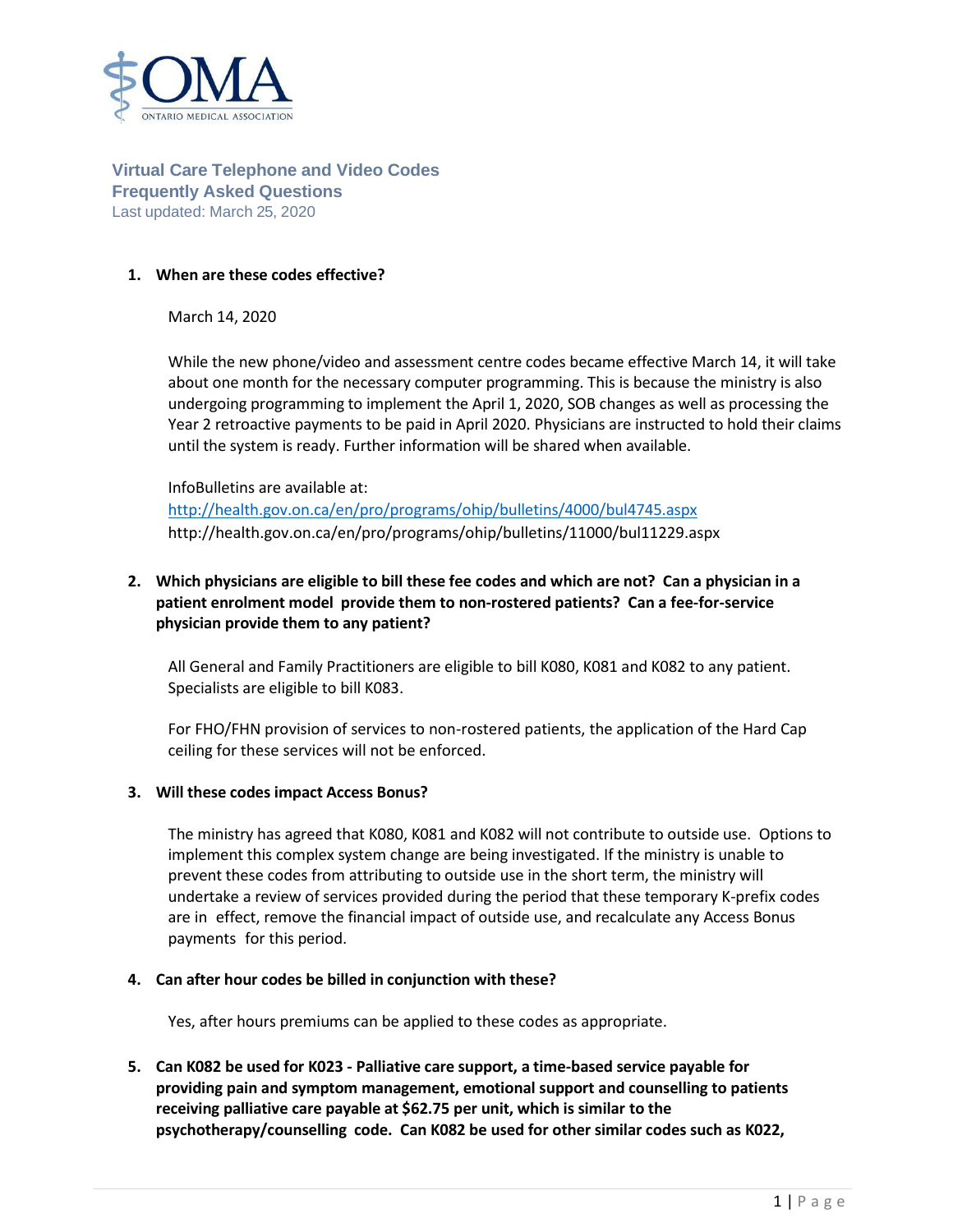

## **K037, etc.?**

Yes, these services could be captured by the K080 – K082 code closest to the type of services provided.

## **6. What about other fee codes in the Consults and Visits in the Family Practice & Practice in General (00) section?**

The K080-K082 have been described broadly enough to capture the types of services that we would expect physicians to be providing to meet patient need during this pandemic.

#### **7. Is there specific technology for phone or video that needs to be used to bill these codes?**

There are no specific technologies required. You should note that there are medical care virtual care platforms that have passed PHIPA rules, where consent from the patient is handled at signup. There are also other platforms that have not undergone PHIPA testing. If you choose one of these other platforms, then you should ask patients for their consent and record that verbal express consent was obtained. The OMA's [virtual care one-pager](https://content.oma.org/wp-content/uploads/private/VC-Covid19-visual-V4.pdf) provides quick-reference overview of the virtual care platforms you can use to provide care to patients during this COVID-19 pandemic.

## **8. Is there anything I should do with respect to patient authorizations to provide these services by phone or video?**

OMA Legal has prepared a short paragraph statement to initiate a Virtual Care patient encounter which has also been vetted by the CMPA:

*"Just like online shopping or email, Virtual Care has some inherent privacy and security risks that your health information may be intercepted or unintentionally disclosed. We want to make sure you understand this before we proceed. In order to improve privacy and confidentiality, you should also take steps to participate in this virtual care encounter in a private setting and should not use an employer's or someone else's computer/device as they may be able to access your information.*

*If you want more information, please check the link on our [website/confirmation email/etc.]. If it is determined you require a physical exam you may still need to be assessed in person. You should also understand that virtual care is not a substitute for attending the Emergency Department if urgent care is needed. Are you ok to continue?"*

The more detailed information below is included for your use and must be made available to patients.

#### **Detailed Script: Information for Patient for Virtual Care**

COVID-19 is placing stress on Canada's public health system. Our clinic is starting to offer virtual care to make sure that we can continue to care for our patients safely and effectively. This means that we will be using video and audio technologies for some patient visits rather than asking all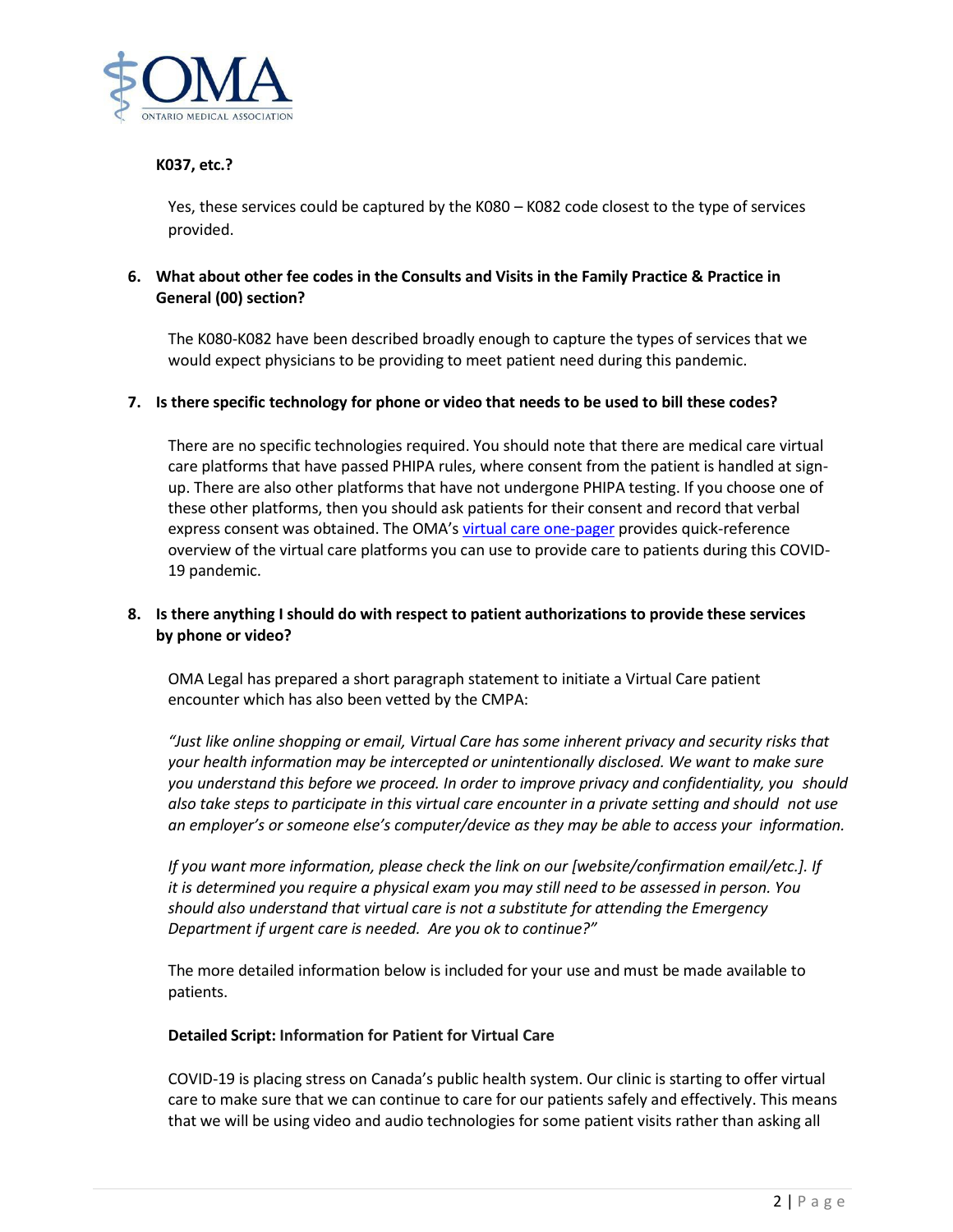

patients to come into our office. Some of these technologies are provided by the Province. Others have been provided by vendors such as Google, or Apple to help make discussions with your care provider as easy as possible during these difficult times. Some health concerns can be addressed with virtual care alone, but in some cases your doctor may ask you to visit a hospital or other health-care facility if necessary, for a physical examination.

We do our best to make sure that any information you give to us during virtual care visits is private and secure, but no video or audio tools are ever completely secure. There is an increased security risk that your health information may be intercepted or disclosed to third parties when using video or audio communications tools. To help us keep your information safe and secure, you can:

- Understand that this method of communication is not secure in the same way as a private appointment in an exam room.
- Use a private computer/device (i.e., not an employer's or third party's computer/device) and a secure internet connection. For example, using a personal computer or tablet is more secure than using someone else's computer, and your access to the Internet on your home network will generally be more secure than an open guest Wi-Fi connection.

You should also understand that virtual care is not a substitute for in-person communication or clinical examinations, where appropriate, or for going to an Emergency Department when needed (including for any urgent care that may be required).

If you are concerned about using video or audio tools for virtual care, you can ask our office to arrange for you to visit a different health-care provider or other health-care center where you can be seen in person. However, please note that visiting a health care provider in person comes with a higher risk of coming into contact with COVID-19 and the possibility of spreading the virus.

By providing your information, you agree to let us collect, use, or disclose your personal health information through video or audio communications (while following applicable privacy laws) to provide you with care. In particular, the following means of electronic communication may be used (identify all that apply):audio or videoconferencing (including Skype, Facetime, etc.).

### **Sentence for physician to use to make a note in EMR**

Informed verbal consent was obtained from this patient to communicate and provide care using virtual and other telecommunications tools. This patient has been explained the risks related to unauthorized disclosure or interception of personal health information and steps they can take to help protect their information. We have discussed that care provided through video or audio communication cannot replace the need for physical examination or an in person visit for some disorders or urgent problems and patient understands the need to seek urgent care in an Emergency Department as necessary.

### **9. What is meant by the stipulation that "***the service is initiated by the patient or the patient's*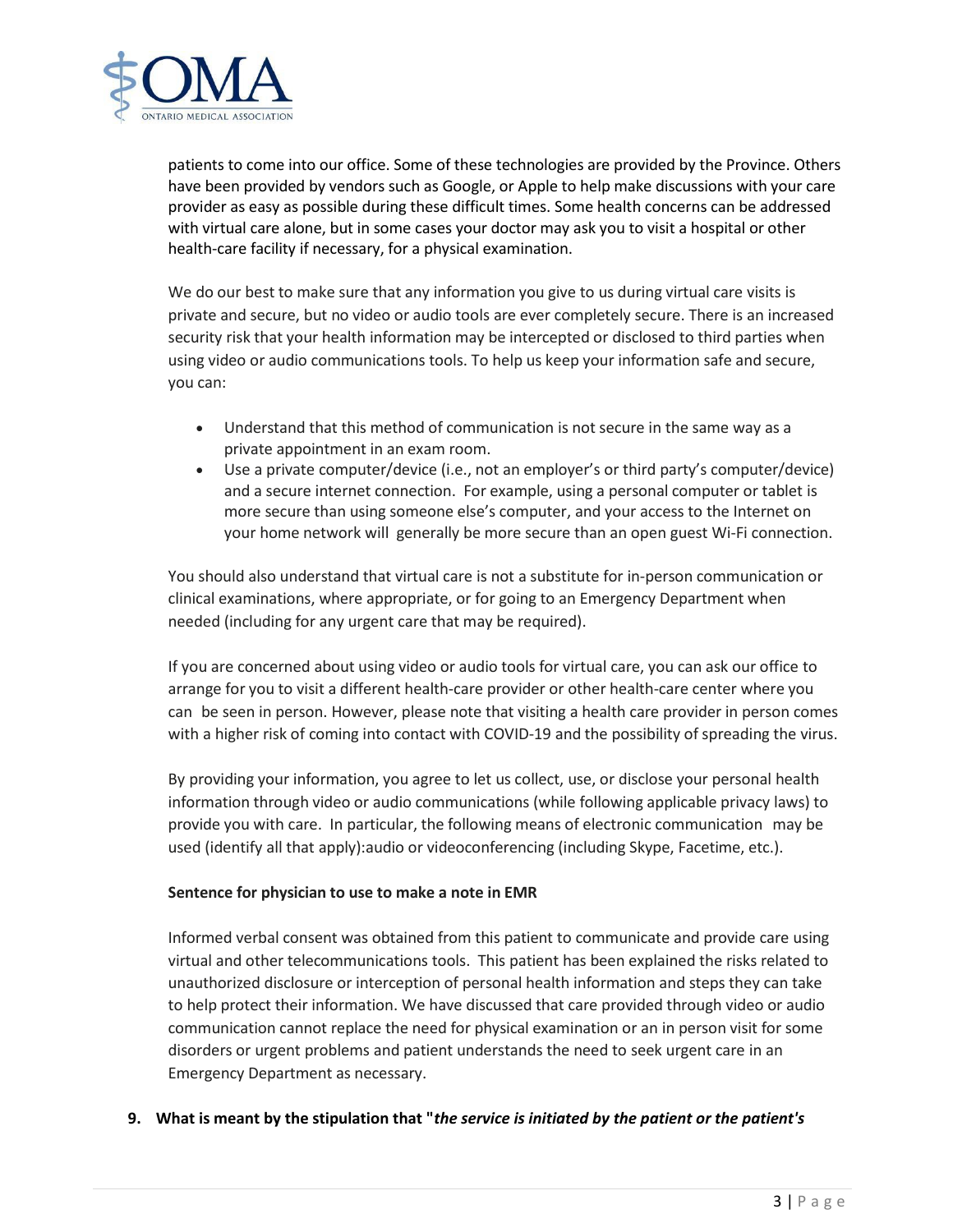

### *representative***"?**

### • **Does this mean that if WE call the patient then it won't be billable?**

This would be dependent upon the situation. If, for example, the patient had an appointment that was rescheduled as a telephone or video appointment, then providing the service over phone/vide would still meet the payment requirements of the new temporary fees.

If you are scheduling a follow-up appointment (e.g., to discuss test results of a prior appointment) and this follow-up appointment is rendered by telephone or video, then this would also meet the payment requirements of the new temporary fees.

For clarity, please note these codes are not for calling or rescheduling appointments, but are for the provision of the medical advice only. We continue to advocate for ways that doctors can manage their small businesses, including expenses and staff.

# • **For patients in a LTC or CCC facility, does "patient's representative" include interprofessional team members, such as nursing staff?**

Yes, inter-professional team members such as nursing staff would be considered a "patient's representative" for the purposes of initiating a telephone or video visit with a patient in a LTC or CCC.

**10. We have pre-existing clinics with patients – many of which we can call or do virtually but cannot be cancelled or delayed. Our members would like to use the new codes to have telephone encounters during this period of crisis to avoid physical interaction and patients visiting the hospital where the vast majority of our practices sit. The rules say that the encounter must be initiated by a patient or patient rep. Does this mean we can't use these codes for our current clinics?**

Pre-booked appointments rescheduled as telephone or virtually appointments would still meet the payment requirements for the new temporary codes, as the initial appointment was initiated by the patient or patient's representative.

For clarity, please note these codes are not for calling or rescheduling appointments, but are for the provision of the medical advice only. We continue to advocate for ways that doctors can manage their small businesses, including expenses and staff.

### **11. Can K080 be billed for simply rescheduling a patient's appointment?**

No, these codes are not for calling or rescheduling appointments, but are for the provision of the medical advice only. We continue to advocate for ways that doctors can manage their small businesses, including expenses and staff.

### **12. Can you please clarify how specialists are to bill K083 Specialist consultation or visit by**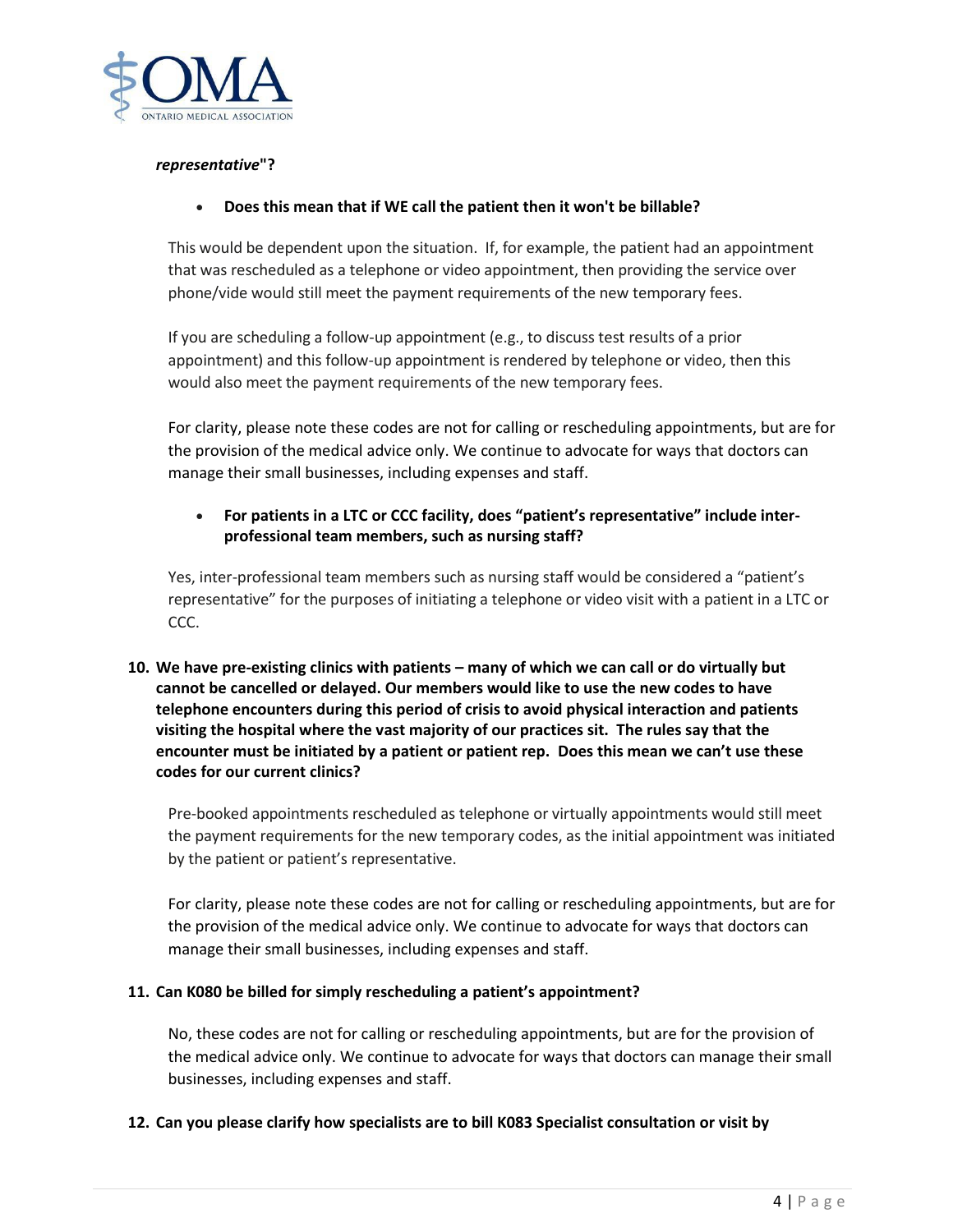

#### **telephone or video payable in increments of \$5.00?**

- Given the differential rates across specialties, specialists will bill the value of the equivalent face-to-face code in \$5 increments.
- Any visit within the "Consultations and Visits" section of the OHIP Schedule of Benefits is applicable if it is a service that can be provided by video or phone
- The applicable units for the K083 claim submission are derived by selecting the fee code that best reflects the service rendered, rounding the fee value to the nearest \$5 and then dividing by 5.

#### Example:

- A448 Medical Oncologist Partial Assessment fee is \$38.05
- Round to the nearest \$5 is \$40.00.
- Divide \$40 by 5 to derive units  $(40/5 = 8 \text{ units})$ .
- K083 claim submission would be 8 units with a fee payment of \$40 (8 units x \$5).

## **13. Is K083 limited to just "Consultation" type visits, or also for other types of assessments, such as "Partial Assessment", "Medical Specific Assessment", etc.?**

K083 is not limited to consultations and can be billed for other types of visits, such as a partial assessments, medical specific assessments and subsequent visits to hospital inpatients. Any visit within the "Consultations and Visits" section of the Schedule of Benefits is applicable if it is a service that can be provided by video or phone.

K083 is a unit based fee code that pays \$5 per unit. The applicable units are derived by selected the fee code that best reflects the service rendered and dividing its fee value rounded to the nearest \$5 by 5. For example, a partial assessment rendered by a Medical Oncologist (A448 - \$38.05) would calculate applicable K083 units by dividing \$40 by \$5 = 8 units. Thus, the claim submission would be for 8 units and a fee of \$40.

- **14. I am a specialist. Do I need to record start and stop times to bill code K083?** The specialist code (K083) is not a time-based code and start and stop time are not required except when billed in place of a time based fee code.
- **15. Are all 4 codes (K080, K081, K082, and K083) available for use by all specialties, or are some limited (e.g. just for GP's, just for specialists)**

K080, K081 and K082 are for use by GP/FPs; Specialists are to use K083.

# **16. As a psychiatrist, if I see patients for 2 units of individual psychotherapy (K197A) what billing will OHIP allow for telephone visits? Do I bill with K082? Is there a cap? Occasionally a patient may be seen longer.**

As a specialist, this would be billed as K083. Calculation of applicable units would be done in a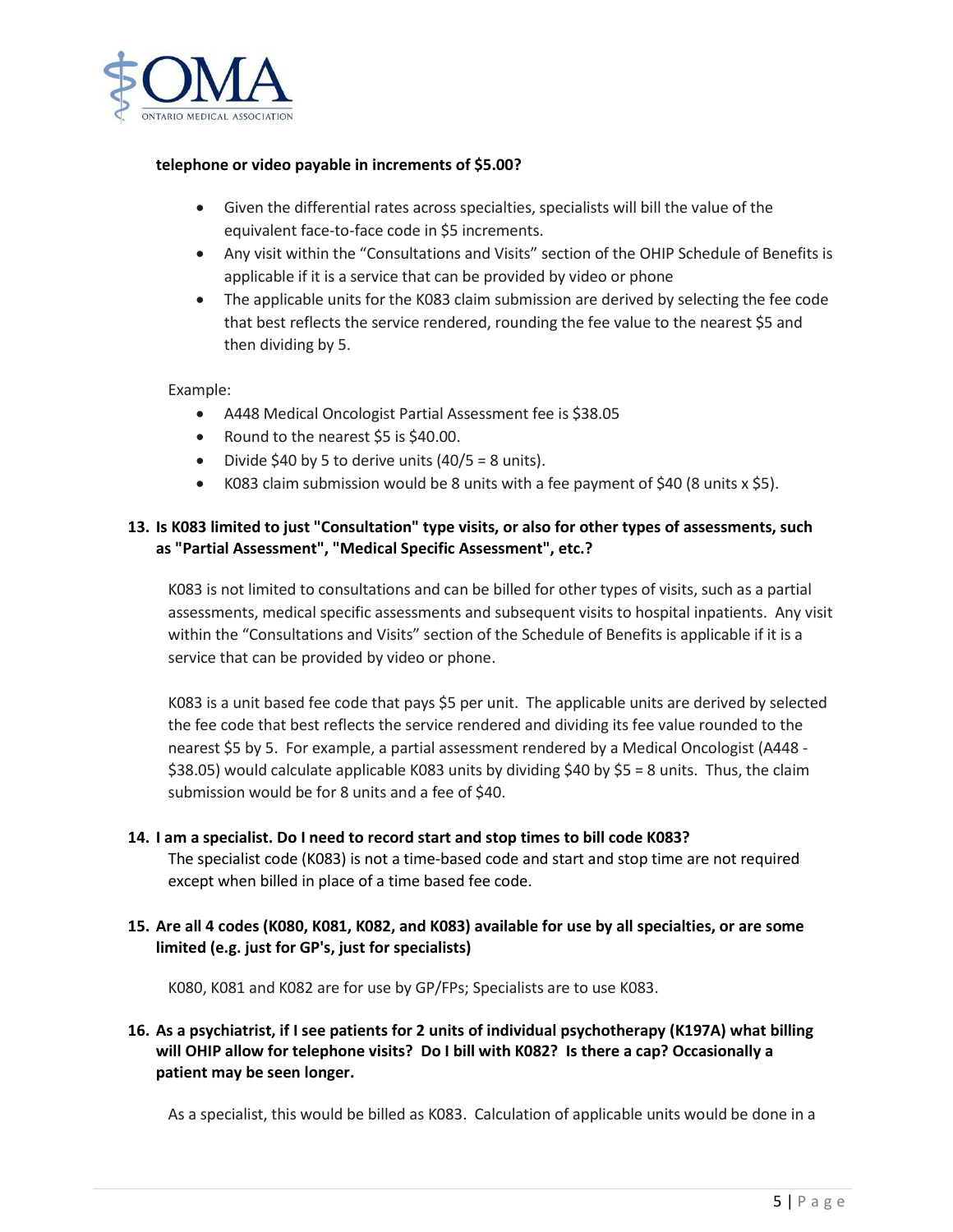

similar manner as other services billed as K083 – i.e., divide total fee value rounded to nearest \$5 by 5 to calculate applicable units and then multiply units by \$5. For example, 2 units of K197 = \$160.60 (\$80.30 x2) and when rounded to the nearest \$5 is \$160. Dividing by 5 results in 32 units. 32 units multiplied by \$5 results in a total fee payment of \$160. As there are no limits on K197 in the OHIP Schedule, the same payment rules applies to K083.

# **17. Are premiums that would normally be eligible for payment also be applicable to the temporary fee codes, such as age premiums, E078 and after hour premiums (e.g. Q016, Q012)?**

The intent is for physicians to be reimbursed the same fee for the telephone or video visit as an in person visit. As such, if a premium was eligible for payment then it still will be. The exception being that virtual visits do not qualify for special visit premiums.

The exact mechanism for claim submission and payment is still being worked on with the Ministry of Health and additional information will be forthcoming.

Claims submitted through OTNinvite should be submitted in the usual manner using the appropriate fee code(s) and any applicable automated premiums (e.g., age premiums, Focus Practice Psychotherapy Premium) will continue to be applied automatically to the payment.

# **18. Are the special visit premiums eligible for payment in addition to the virtual care visit fee (first person seen, additional person seen)?**

No, virtual visits do not qualify for special visit premiums.

# **19. Are diagnostic codes need to bill K080 – K083?**

The exact mechanism for claim submission is still being worked on and additional information will be forthcoming.

# **20. Can we use Skype or other video conferencing apps to see patients?**

There are no specific technologies required. You should note that there are medical care virtual care platforms that have passed PHIPA rules, where consent from the patient is handled at signup. There are also other platforms that have not undergone PHIPA testing. If you choose one of these other platforms, then you should ask patients for their consent and record that verbal express consent was obtained. The OMA's [virtual care one-pager](https://content.oma.org/wp-content/uploads/private/VC-Covid19-visual-V4.pdf) provides quick-reference overview of the virtual care platforms you can use to provide care to patients during this COVID-19 pandemic.

Please refer to Question 8's answer for important information with respect to patient consent to provide these services by phone or video.

### **21. There is one set of billing via OTN, where we have to add B099 to the regular code, and then**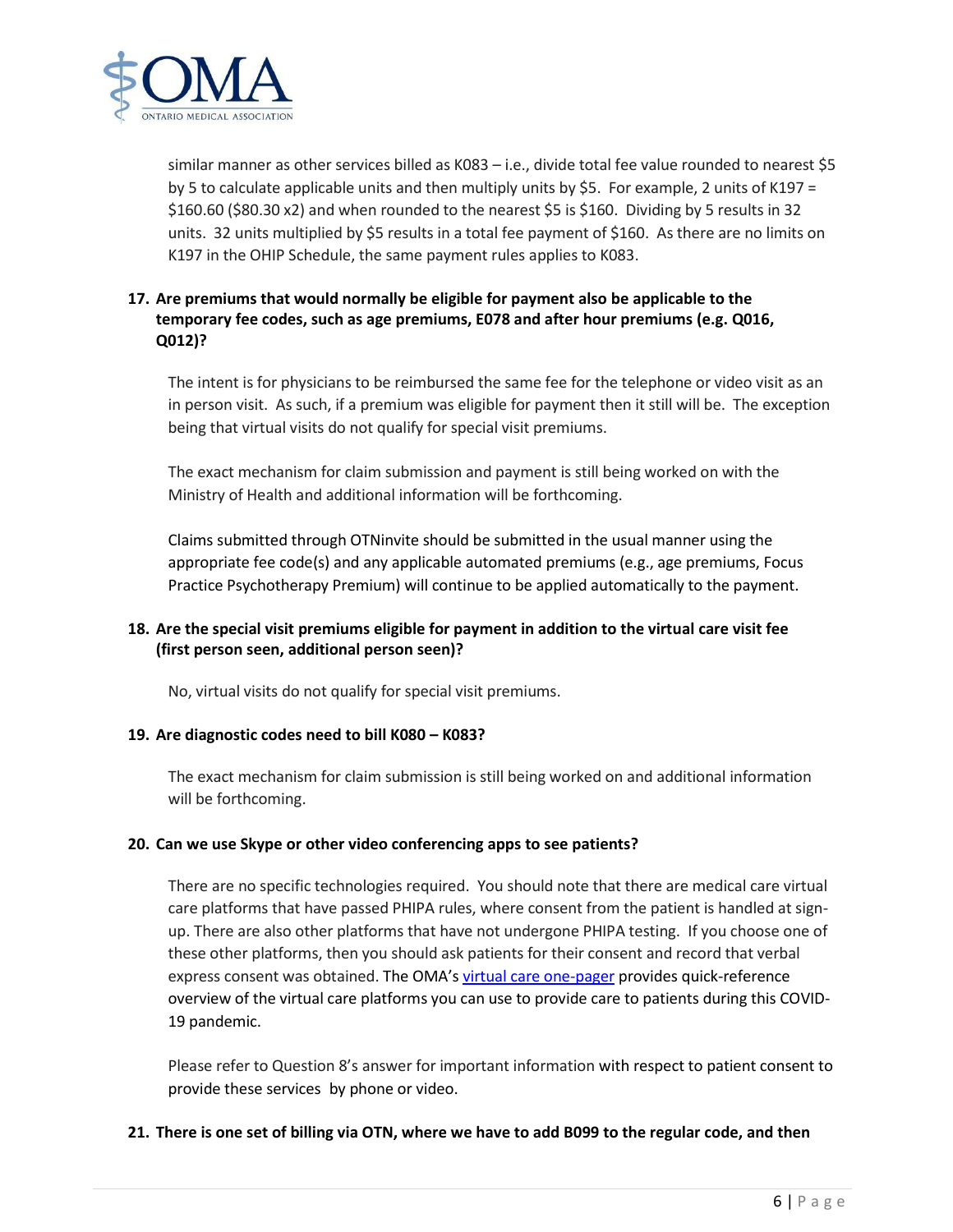

### **the InfoBulletin from the weekend that the Ministry put out. Which do I use for visits?**

If you currently provide service through OTNInvite – you can continue to bill as usual. If you are using telephone or one of the other platforms – you can use the new temporary Kxxx codes.

| <b>Physician Virtual Care Platform Use</b>      | <b>Billing Codes</b>                                 |
|-------------------------------------------------|------------------------------------------------------|
| Currently using OTNinvite (PEM physician        | Can continue to bill as usual with the Ontario       |
| providing virtual care to rostered patients/GP  | Virtual Care Program codes (see Virtual Care         |
| focus practice designated physician/specialist) | Billing Information Manual for details) <sup>1</sup> |
| New to using OTNinvite (any physician)          | Bill the new temporary K codes <sup>2</sup>          |
| Using phone or non-OTN video visit technology   | Bill the new temporary K codes                       |

<sup>1</sup>Temporary K codes can be used if preferred

<sup>2</sup>Physicians who are new to OTNinvite and eligible to bill under the Ontario Virtual Care Program – PEM physicians with rostered patients, GP focus practice designated physicians, and specialists – can choose to bill the virtual care program codes (see [Virtual Care Billing](https://support.otn.ca/sites/default/files/virtual-care-billing-information-manual.pdf)  [Information Manual](https://support.otn.ca/sites/default/files/virtual-care-billing-information-manual.pdf) for details) if preferred, by completing the [billing registration form.](https://support.otn.ca/sites/default/files/ohip_telemedicine_physician_registration_form.pdf)

### **22. Instead of sessional fee of \$170/hr, can I bill FFS for patients seen in Assessment Centre?**

No, physicians who work in Assessment Centres, will receive an hourly sessional payment for this coverage; no other insured services are eligible for payment. Services provided in Assessment Centres cannot be billed as fee-for-service or shadow billed.

# **23. Will there be any compensation provided to physicians who are unable to provide clinical services to patients, either because of office closures/reduction in OR time or because they themselves are quarantined.**

OMA has raised this important issue with the government pointing to previous Income Stabilization agreements in place during SARS. The government has agreed to start discussions with the OMA on income stabilization and physician compensation matters in response to the COVID 19 pandemic and we will keep members appraised of results of these discussions.

### **24. Can a family physician and/or GPs with a focus practice bill K083 when doing a consultation?**

The OMA has raised this question with the government and we will keep members appraised of results of these discussions.

## **25. Will virtual visits count towards annual management fees such as, K045 Diabetes management by a specialist and Q040 Diabetes management incentive?**

Claims submitted through OTNinvite using applicable fee codes already count toward minimum annual service requirements.

With regards to the new K-codes, the exact mechanism for accounting for these services towards the minimum annual service requirements is still being worked on with the Ministry of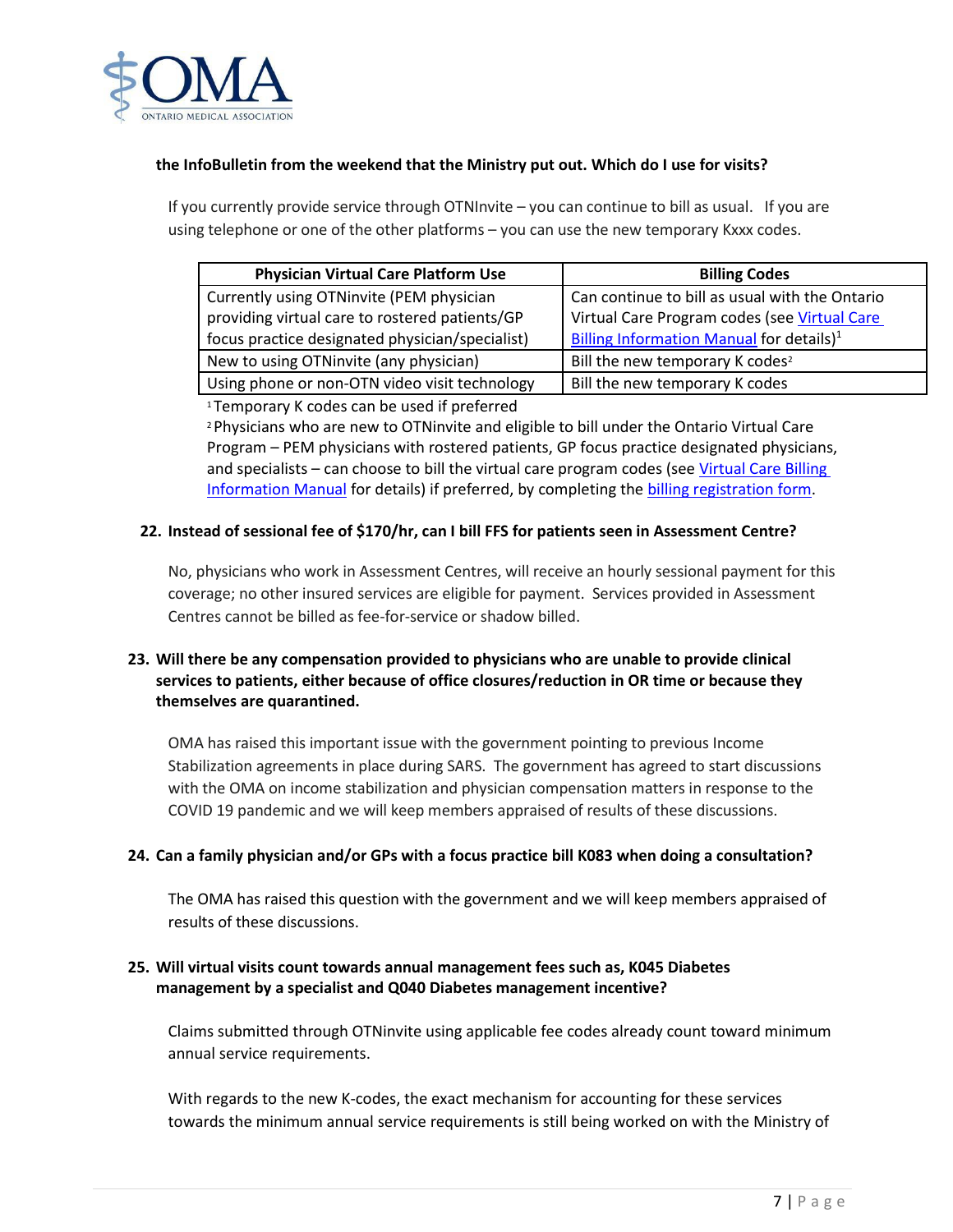

Health.

### **26. How do we bill for out of province patients?**

Physicians should continue to use existing billing methods for patients who have Canadian provincial health insurance coverage (e.g. BC, QC etc), and for those who have federal coverage (e.g. Interim Federal Health).

## **27. The new billing codes are "in the basket" however on weekends A888 is billed with Q012 which are "out of the basket"? Will the new codes also be out of basket when billed on weekends?**

The OMA has raised this question with the government and we will keep members appraised of results of these discussions.

### **28. Does billing the new K-codes on the weekend precludes physicians from billing A888?**

No, as the telephone/video service is being rendered in place of the A888 service, it would be acceptable to bill both A888 and the new time based K-codes on the same day.

## **29. Does OHIP cover conversations with patients by e-mail, when physicians provide the same level of advice and service as they would have by other virtual means?**

No, the provision of services by e-mail is not covered by OHIP. The new temporary Kxxx codes only reimburse physicians for services rendered by telephone or video.

# **30. The billing codes are not approved to be sent for claims yet could take "weeks". This means our next paycheque will be heavily affected. Can OMA advocate to allow us to bill regular billing codes until the new telephone codes can be claimed?**

The OMA has raised this issue with the government along with other important physician compensation matters, such as income stabilization and we will keep members appraised of results of these discussions.

## **31. With the new exemption on expired health cards, what should we be doing with regard to billings for these patients? Will the MOH allow them to be submitted normally, or will they need to be logged and submitted at a later date?**

The Ministry has suspended conversion of the red and white health cards and Ontario residents with a valid red and white health card can continue to use their card.

## **32. Does the original code that would have been billed by specialists have to be recorded in the note?**

In additional to the usual medical record requirements, we recommend including the fee code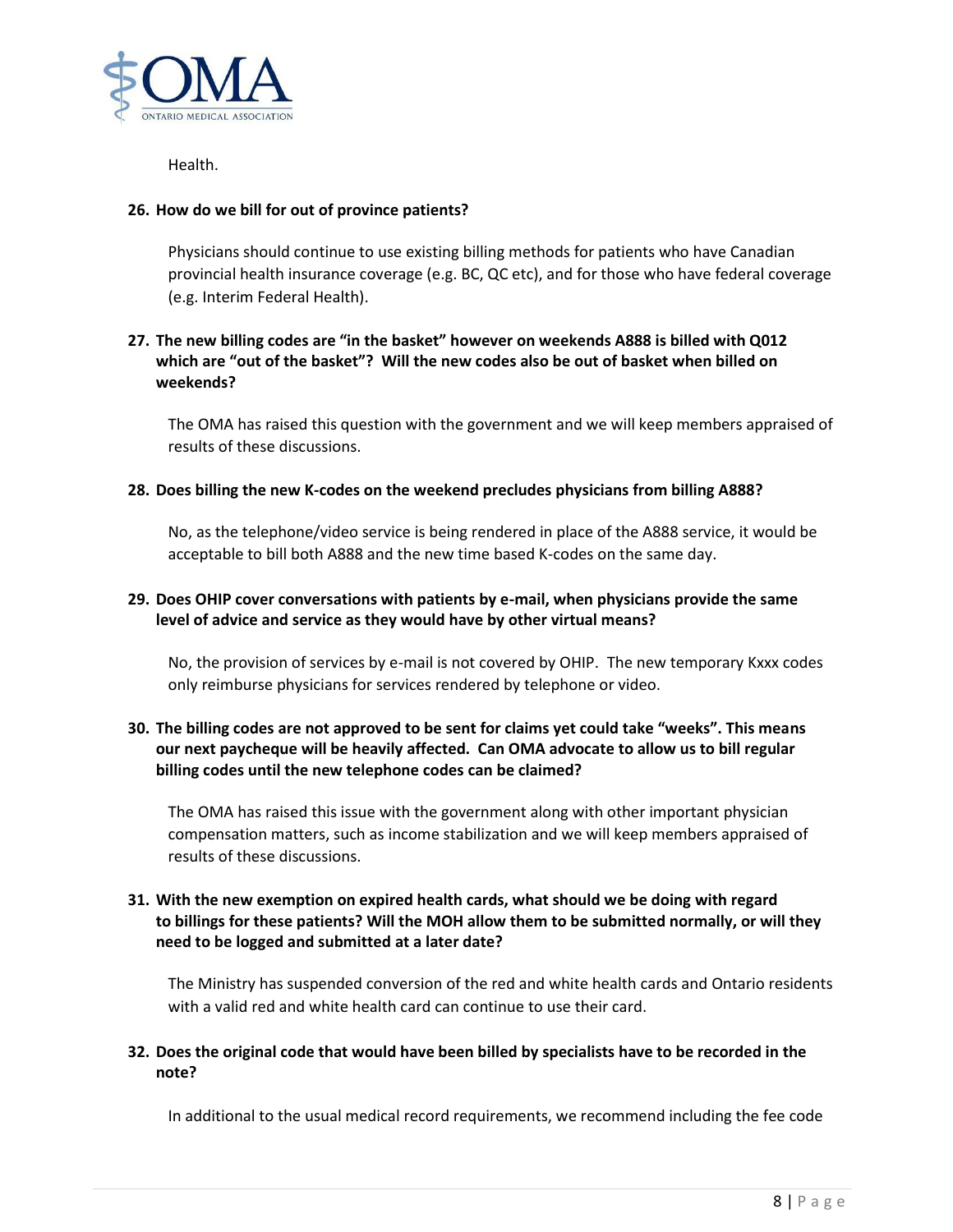

that would have been billed as a precaution for post-payment audit purposes.

## **33. What about supervision of residents?**

Bulletin 4745 refers to services being rendered by the physician. This is not meant to change current teaching practices or how billing for supervision occurs, this is to ensure services that were not previously 'delegatable' to others are not now delegated using these codes (for example, to nurses or other health care professionals). If a resident provides a service that would otherwise be billable and now provides that service on the phone instead, the supervisor would bill for that service using the K083 guidelines as provided (within the usual Supervision of Postgraduate Medical Trainees guidelines).

# **34. Can the new fee codes K087, K088, K089 be used for providing care to uninsured persons via telephone or video?**

Yes, these codes will be payable when service is rendered in-person, by telephone or by video.

# **35. What is the effective date of the new fee codes K087, K088, K089 for provision of care to uninsured persons.**

These temporary codes are effective March 21, 2020, however system changes will be implemented over the coming weeks to process these payments. As a result, physicians are requested to hold off on submitting these claims for these codes until further notice.

# **36. Can I bill these codes for non-Covid 19 patients?**

Yes, Services funded through these temporary fee codes are not limited to those required to diagnose and treat COVID-19.

### **37. Can I bill these fee codes to provide services to patients in another province?**

No, physicians should continue to use existing billing methods for patients who have Canadian provincial health insurance coverage (e.g. BC, QC etc), and for those who have federal coverage (e.g. Interim Federal Health)

### **38. Are these fee codes eligible for payment to specialists?**

Yes, these fee codes can be billed by both family physicians and specialists.

# **39. Can I delegate elements of a virtual care visit to my own personal staff (e.g., Physician Assistant or Nurse), in a similar manner that I've done for in-person visits, and still bill the new virtual care fees?**

Yes, elements of an assessment could be delegated to a non-physician (e.g., Physician Assistant (PA), Nurse and Nurse Practitioner (NP)). However, in order to bill OHIP or through OTN, the